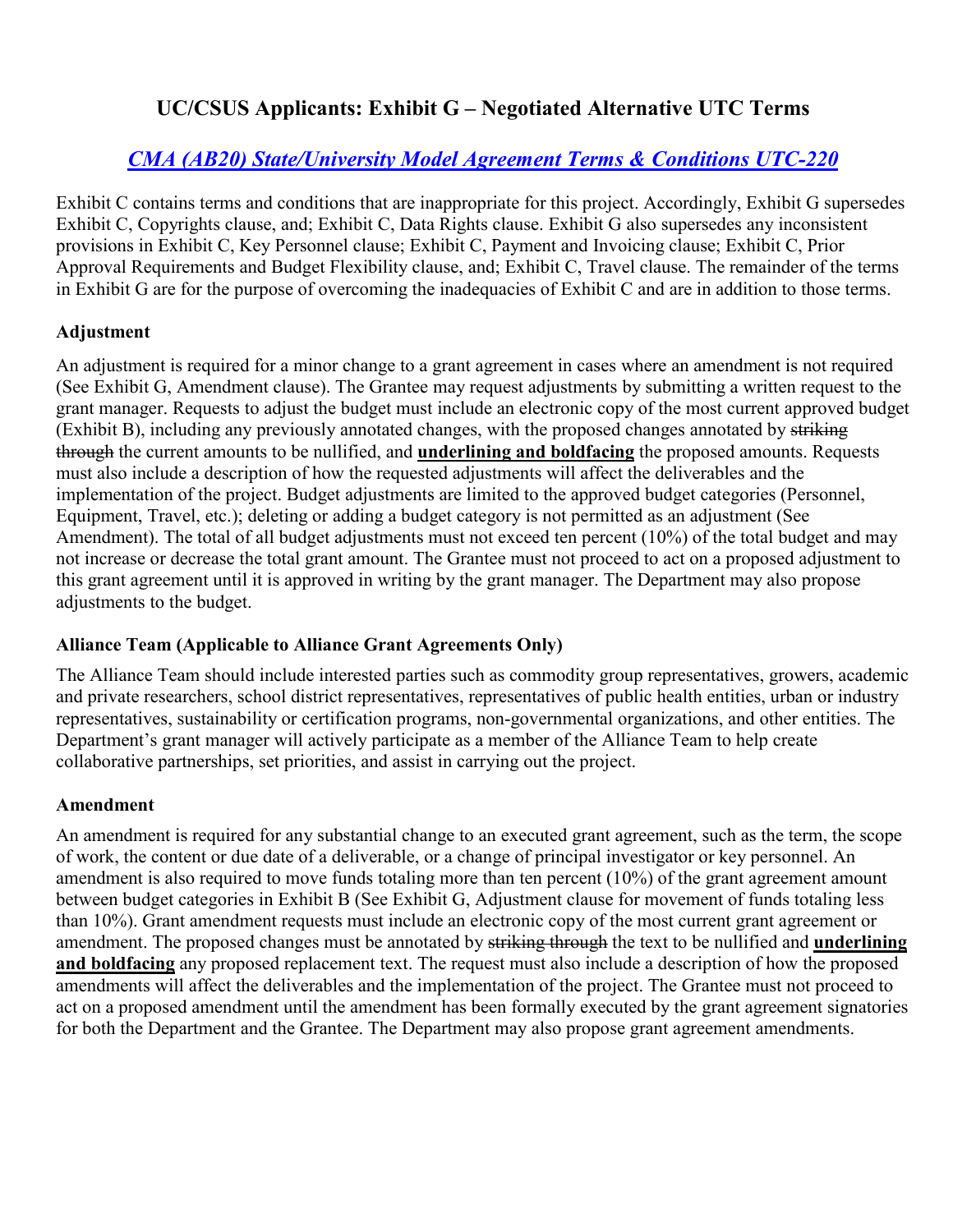### **Assignment**

This grant agreement is not assignable by the Grantee, either in whole or in part, without the written consent of the Department because the Department awarded this grant in part based on the expertise of the persons or entity awarded this grant.

### **Budget Flexibility**

Budget revisions between identified budget categories in cost reimbursement agreements that are within the total grant amount, comply with the prior approval requirements, and do not change the scope of work or substitute a principal investigator or key personnel, as defined in this grant agreement, are allowed under the following conditions:

- Up to 10% of the total award is allowed under the adjustment procedures with prior written approval of the Department's grant manager, or as otherwise agreed to by the parties.
- Budget transfers that would cause any portion of the funds to be used for purposes other than those consistent with the original intent of this grant agreement are not allowed.
- Notwithstanding the above provision, the Department may proceed with a formal amendment to this grant agreement for budget revisions.

#### **Compliance Requirements**

The Grantee shall procure all authorizations, permissions, permits, and licenses necessary to accomplish the work contemplated in this grant agreement, pay all charges and fees, and give all notices necessary and incidental to the due and lawful execution of the work. If landowner agreements are required, signed copies must be submitted to the grant manager before work begins. If permits are required, the permits must be obtained and signed copies must be submitted to the grant manager before work begins.

#### **Contracting and Debarment**

Any subcontractors, subawardees, or consultants required by the Grantee in connection with the scope of work covered by this grant agreement shall be limited to such individuals or firms as were specifically identified and agreed to during negotiations for this grant agreement, or as are specifically authorized under either the Adjustment or Amendment procedures. Any substitutions in, or additions to, such subcontractors, subawardees, or consultants, shall be subject to the Adjustment or Amendment procedures.

The Grantee shall not contract with any party who is debarred or suspended or otherwise excluded from or ineligible for participation in federal assistance programs under Executive Order 12549, "Debarment and Suspension." The Grantee shall not contract with any individual or organization on U.S. EPA's List of Violating Facilities. (40 C.F.R.§ 31.35, Gov. Code, § 4477, <https://echo.epa.gov/facilities/enforcement-case-search>) The Grantee certifies to the best of its knowledge and belief, that it and its principals: are not presently debarred, suspended, proposed for debarment, declared ineligible, or voluntarily excluded by any federal department or the grantee; have not, within a three-year period preceding the execution of this grant agreement, been convicted of or had a civil judgment rendered against them for: fraud or other offense in connection with a public (federal, state, or local) transaction or contract; violation of federal or state antitrust statutes; or embezzlement, theft, forgery, bribery, falsification or destruction of records, making false statements, or receiving stolen property, and; are not presently indicted for or otherwise criminally or civilly charged by a governmental entity (federal, state, or local) with commission of any of the offenses listed above.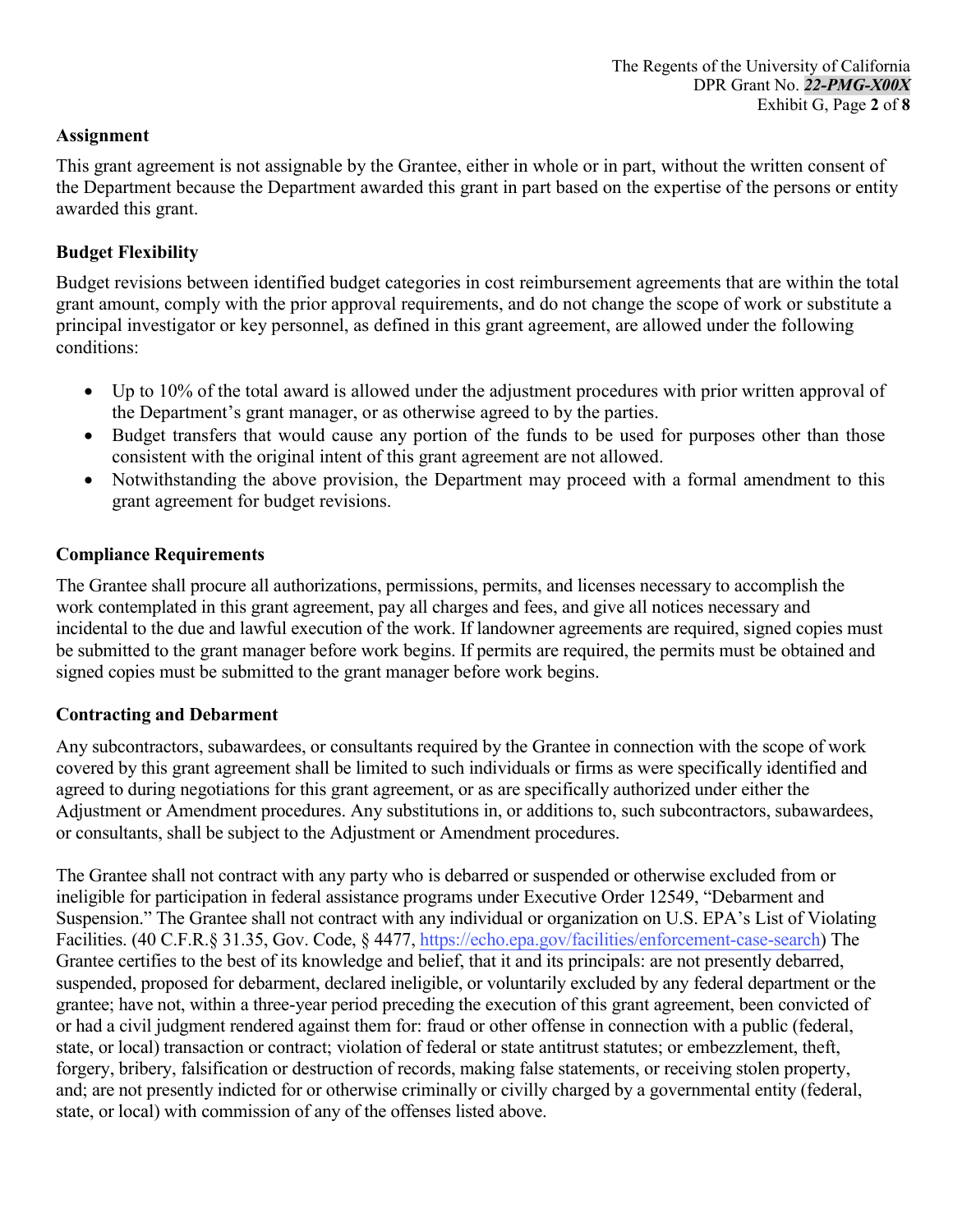### **Deliverables Intended for Disclosure to Third Parties**

All deliverables intended for disclosure to third parties or the public must be approved by the Department before final release to ensure the project or portions of the project are within the scope of work described in this agreement and do not promote or disparage any brand or trade name. The Department's review of the deliverables shall be provided within twenty (20) business days after receipt and will not hinder the academic freedom of the research team regarding data, methodology, or conclusions reached within the parameters of the project described in this agreement. The evaluation of the Department's regulatory program is outside the scope of this project and will not be funded.

# **Equipment**

Equipment is defined as having a useful life of at least one year, having an acquisition unit cost of at least \$5,000, and purchased with Department funds. Equipment means any products, objects, machinery, apparatus, implements or tools purchased, used or constructed within the Grant, including those products, objects, machinery, apparatus, implements or tools from which over thirty percent (30%) of the equipment is composed of materials purchased for the Grant. The normal useful life of the equipment purchased, funded, or developed with Grant funds shall be used to determine the depreciated value of equipment used in the Grant. The Department may determine the normal useful life of such equipment.

Title to equipment acquired by the Grantee with grant funds shall vest in the Grantee. The Grantee shall use the equipment in the project or program for which it was acquired as long as needed, whether or not the Department continues to support the project or program with grant funds. The Grantee shall not encumber, sell, or damage the equipment without Department approval. When no longer needed for the original project or program, the Grantee shall contact the Department for disposition instructions.

### **Indirect Costs**

Overhead/Indirect Costs may not exceed 25% of the Modified Total Direct Cost (MTDC). Tuition/fee remissions cannot be included in calculations for indirect costs.

# **In-Kind Services**

In-kind services are defined as project activities by team members that have been approved by their employers to be compensated with existing employer funds at the time of the proposal submission.

- Allowed in-kind services include personnel time given to project by team members; the use of team member's existing equipment or facilities, and; donations of materials by team members.
- Not allowed in-kind services include project tasks that are simultaneously funded by more than one source, and; project tasks that rely on labor or outcomes of activities that are not part of the Department-funded project.

### **Inspection**

Throughout the life of the project, the Department shall have the right to inspect the facilities (e.g., fields, orchards, offices, laboratories) to ascertain compliance with this grant agreement, with 24-hour prior notice to the principal investigator. The Grantee acknowledges that the project records and locations are public records.

### **Invoice Elements**

The invoice, summary report, and/or transaction/payroll ledger shall be certified by the Grantee's financial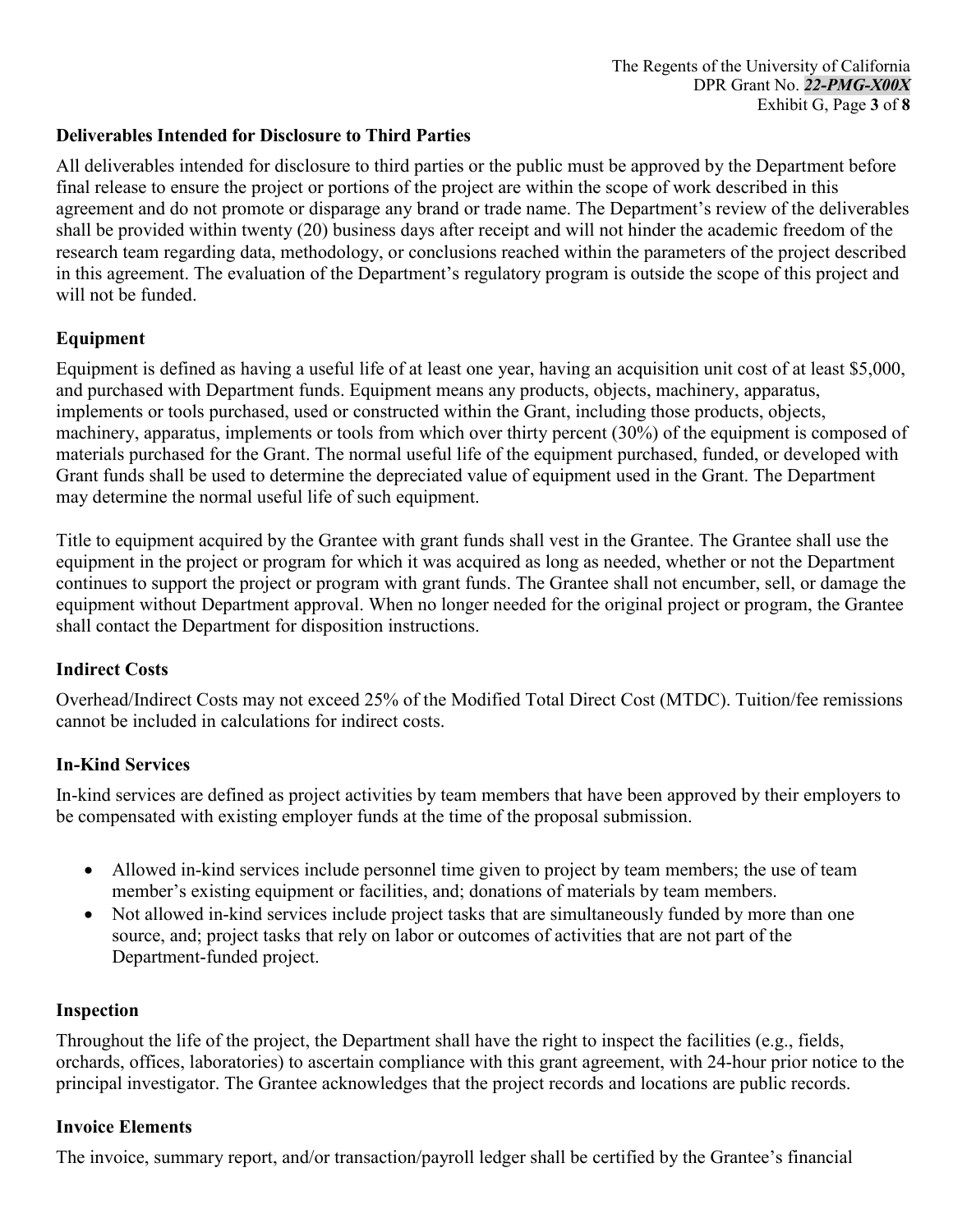contact and the principal investigator or their respective designees.

Invoices shall be submitted in arrears not more frequently than once a month and not less frequently than every three months, to the Department invoice contact. Invoices may be submitted electronically by email. If submitted electronically, the invoice must include the following certification for State certification to the State Controller's Office, in compliance with SAM 8422.1: "This bill has been checked against our records and found to be the original one presented for payment and has not been paid. We have recorded this payment so as to prevent a later duplicate payment." See also Exhibit G, Payment and Invoicing clause.

The invoice or a separate summary document must contain the expenditures for the invoice period, approved budget, cumulative expenditures, and budget balance available by approved budget category (Exhibits B and B2). For salaries and wages, these elements should be included in the detailed transaction ledger. If all elements are not contained in the transaction ledger, then a separate payroll ledger should be provided with the required elements. If this information is not on the invoice or summary attachment, it may be included in a detailed transaction ledger. A Microsoft Excel file invoice template will be provided by the Department for every invoice period.

Information that must be included in a detailed transaction ledger and/or payroll ledger:

- 1) Department Award Number
- 2) Fund Number
- 3) Invoice Period (must match that of the invoice summary)
- 4) GL Account/Object Code
- 5) Document type (or subledger reference)
- 6) Transaction reference
- 7) Transaction description, vendor and/or employee name
- 8) Transaction posting date
- 9) Time worked
- 10) Transaction amount

### **Key Personnel**

Key personnel are individuals who contribute to the scientific development or execution of the project in a substantive, measurable way, whether or not salaries are requested. Typically, they have doctoral or other professional degrees, although other individuals should be included if their involvement meets the definition of key personnel. Key personnel do not include students or other named staff not specifically required for the completion of the scope of work. The time commitment/percent of effort of key personnel must be documented. Key personnel must devote a measurable percentage of effort to the project. It is important to only list key personnel in the Exhibits, as any changes in key personnel throughout the project will require a grant amendment (see Amendment clause).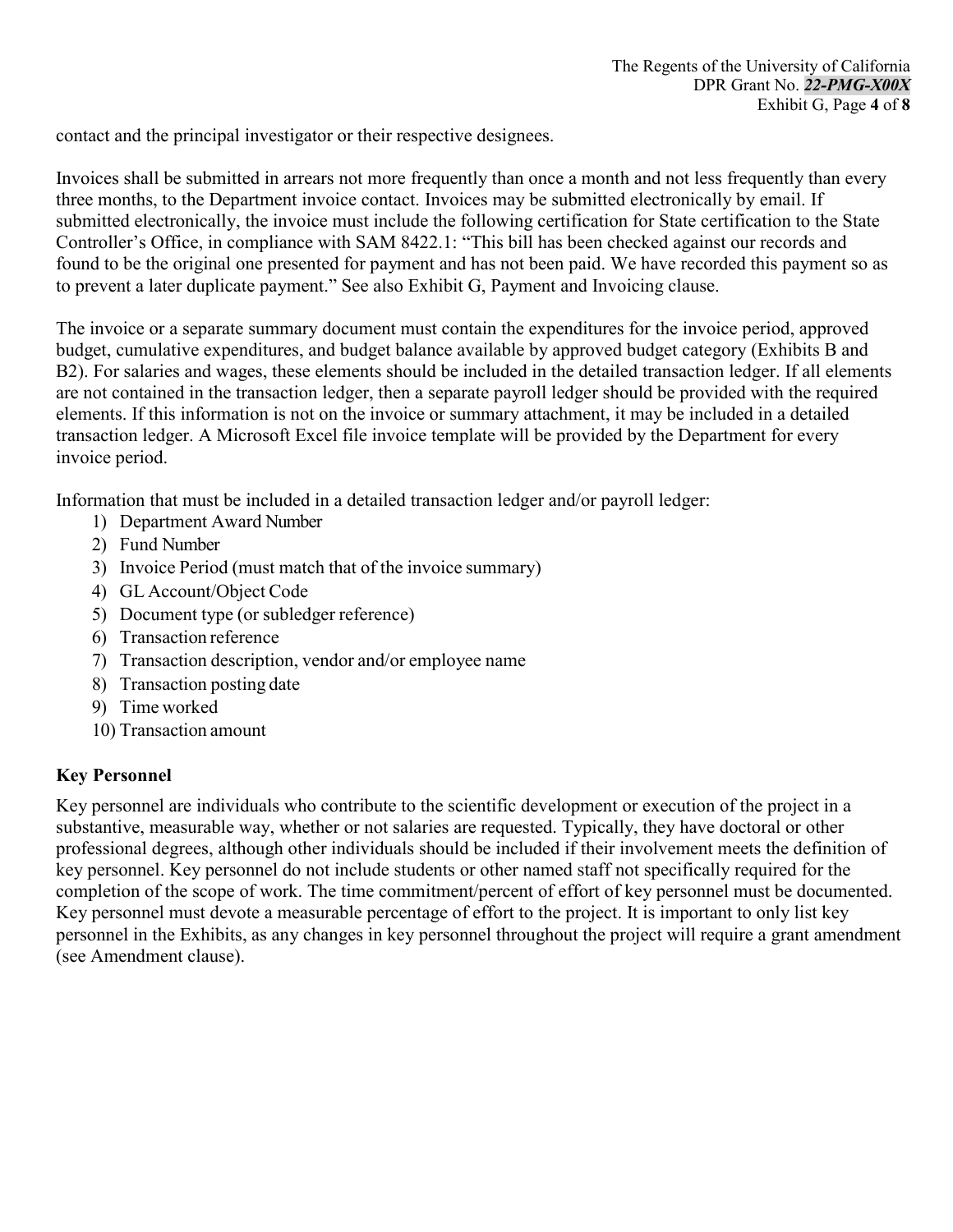## **Media Events**

The Grantee shall notify the Department's grant manager in writing at least twenty (20) working days before any public or media event involving the release of any physical or electronic materials (web page, social media, etc.) publicizing the accomplishments and/or results of this Grant, and provide the opportunity for attendance and participation by the Department's representatives.

## **Modified Total Direct Cost (MTDC)**

The MTDC includes all salaries and wages, fringe benefits, materials, supplies, services, travel, consultants, and subawards (up to the first \$25,000 of each subaward). Not included in the MTDC are charges for equipment, capital expenditures, patient care charges, tuition remission, rental costs of off-site facilities, scholarships and fellowships, and the portion of any subaward in excess of \$25,000. The budgeted indirect cost (IDC) rate listed in Exhibits B and B2 will remain in effect for the entire funded project period of an agreement.

### **Notice**

The Grantee shall promptly notify the Department's grant manager in writing of events or proposed changes that could affect the scope or budget of the project proposed under this grant agreement. The Grantee agrees that no material change in the scope of the project will be undertaken until written notice of the proposed change has been provided to the Department and the Department has given written approval for such change as provided by the grant agreement adjustment and amendment processes. "Material" is defined as "More or less necessary; having influence or effect; going to the merits." All notices permitted or required under this Agreement shall be in writing and shall be delivered in person or transmitted to the mailing address or email address of the party as specified in this grant agreement.

### **Payment and Invoicing**

The Grantee may not invoice or be paid or reimbursed for any costs or work on the project that occurred prior to the date the Grant Agreement was signed by the Director of the Department.

- A. Reimbursement
	- 1) The total amount of funds disbursed under this grant agreement shall not exceed the total amount specified. Subject to the budget contingency clause of this grant agreement, the amounts payable for each fiscal year, if applicable, will be identified in Exhibit B.
	- 2) Costs for this grant agreement shall be computed in accordance with the Generally Accepted Accounting Principles (GAAP). The Department will reimburse direct and indirect costs in accordance with Exhibit B.
	- 3) The Department shall reimburse salaries and wages based upon the approved budget (Exhibit B) and the actual payments made with the following caveat: the Grantee must retain supporting documentation that shall substantiate actual costs and shall be available for review by the Department upon request. Supporting documentation may include, but not be limited to, time reports and/or calendar entries
	- 4) Indirect Costs shall be calculated in accordance with the Grantee budgeted indirect costs in Exhibit B. The rate in effect for the first year of a multi-year grant agreement will be the rate used for the entire project.
	- 5) Nothing herein contained shall preclude a ten-percent payment withhold pursuant to section 10346 of the Public Contracts Code.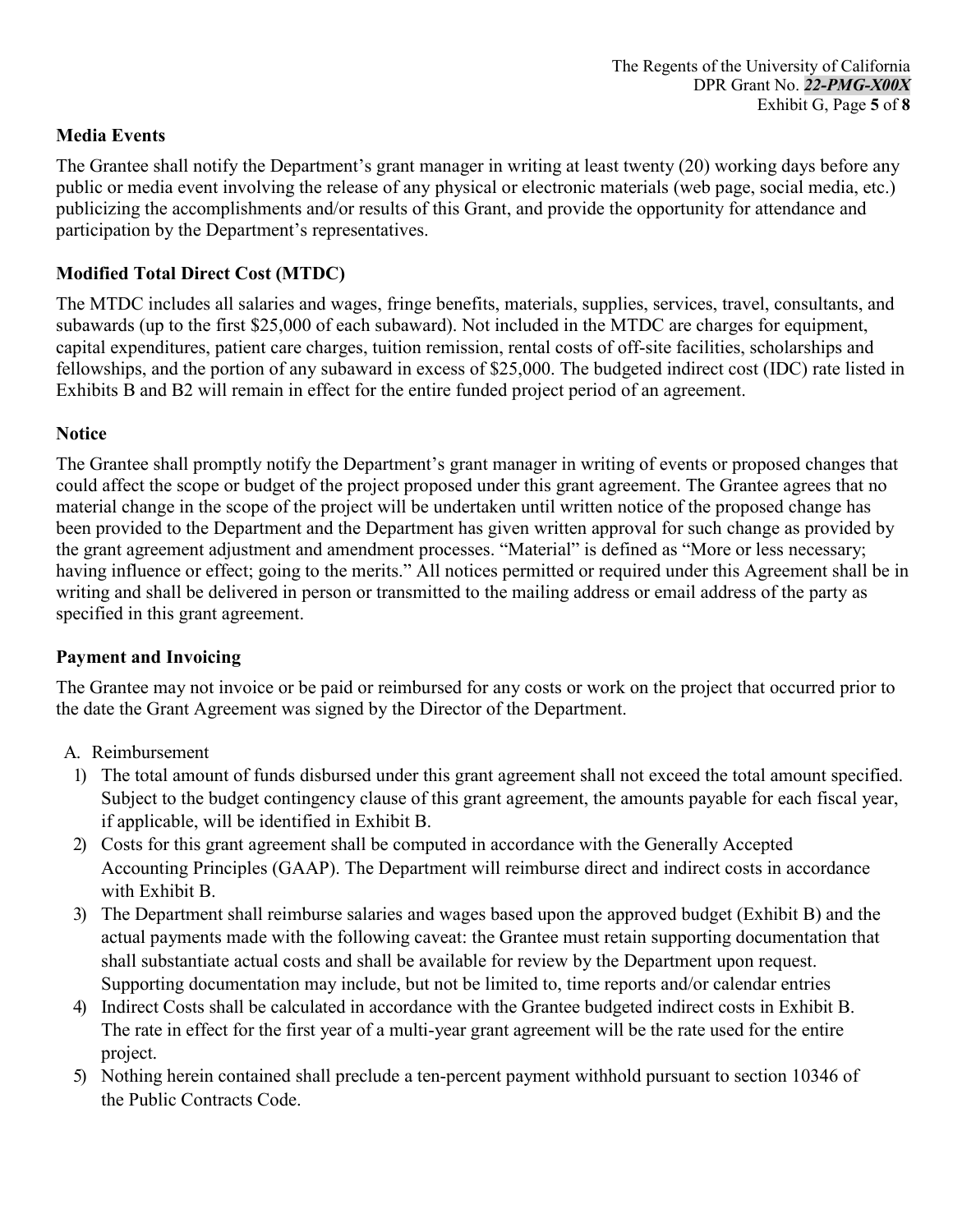B. Expense Allowability and Fiscal Documentation

The Grantee will maintain financial records and supporting documentation of all costs incurred in the performance of this grant agreement. If the Department requires clarification of any expenditure prior to payment of an invoice, the Grantee will provide documentation of such expenditure to support its allowability. If any expenditures are disputed by the Department, pending resolution, the Department agrees to pay all other undisputed invoiced costs. Equipment purchases shall comply with Department of General Services State Contracting Manual (SCM) Section 7.29 – Equipment Purchases, if applicable. For the purposes of this grant agreement, "damage" as used in paragraph B of SCM 7.29 – Equipment Purchases is defined as physical harm that is sustained by the equipment that prevents its functioning as designed or manufactured.

- C. Invoicing
	- 1) For services satisfactorily rendered in accordance with the scope of work and budget, and upon receipt and approval of invoices, the Department agrees to reimburse the Grantee for actual allowable expenditures. Approval of invoices shall not be withheld based on scientific differences between the Grantee and the Department in the interpretation of the research data and final conclusions.
- 2) Invoices shall be submitted in arrears not more frequently than once a month and not less frequently than every three months to the Department invoice contact. Invoices may be submitted electronically by email. If submitted electronically, the invoice must include the following certification for State certification to the State Controller's Office, in compliance with SAM 8422.1: "This bill has been checked against our records and found to be the original one presented for payment and has not been paid. We have recorded this payment so as to prevent a later duplicate payment."
- 3) Invoices shall:
- a) Bear the Grantee's name as shown on this grant agreement.
- b) Include this grant agreement number and the Grantee's fund/reference number, if applicable.
- c) Identify the billing and/or performance period covered by the invoice and provide a detailed transaction ledger, including payroll detail, for the same period.
- d) Provide the Grantee's invoice contact, telephone number and/or email address.
- e) Be prepared in accordance with the approved cost categories identified in Exhibit B and the elements contained in Exhibit B3.
- f) Be certified in ink or by an electronically scanned copy of a signature by the Grantee's Financial Contact (or designee) as true, correct, and the sole bill for the charges invoiced.
- 4) A copy of the invoice/detailed transaction ledger shall be certified in ink or by an electronically scanned copy of a signature by the principal investigator or designee for costs incurred, with the following statement: "By signing this invoice I certify, under penalty of law, that this document and any attachment was prepared by me or under my direction in accordance with the terms and conditions of the Grant Agreement and, to the best of my knowledge and belief, is accurate and complete. I am aware that there are significant penalties for submitting false or misleading information." This certified document may be transmitted electronically to the Department's invoice contact and grant manager.
- 5) The Grantee shall submit the final invoice and the 10% retention invoice to the Department, no later than ninety (90) calendar days after the agreement completion date.
- 6) The final invoice shall be clearly marked "Final Invoice" and be received no later than 90 days after the project end date. Additionally, the Grantee shall promptly notify the Department in writing of completion of work on the project to assure payment of the ten percent (10%) retention withheld from the Grantee's funding (invoiced separately). Absolutely no funds may be requested or invoiced after 90 days after the project end date. Any invoice(s) submitted more than 90 days after the project end date,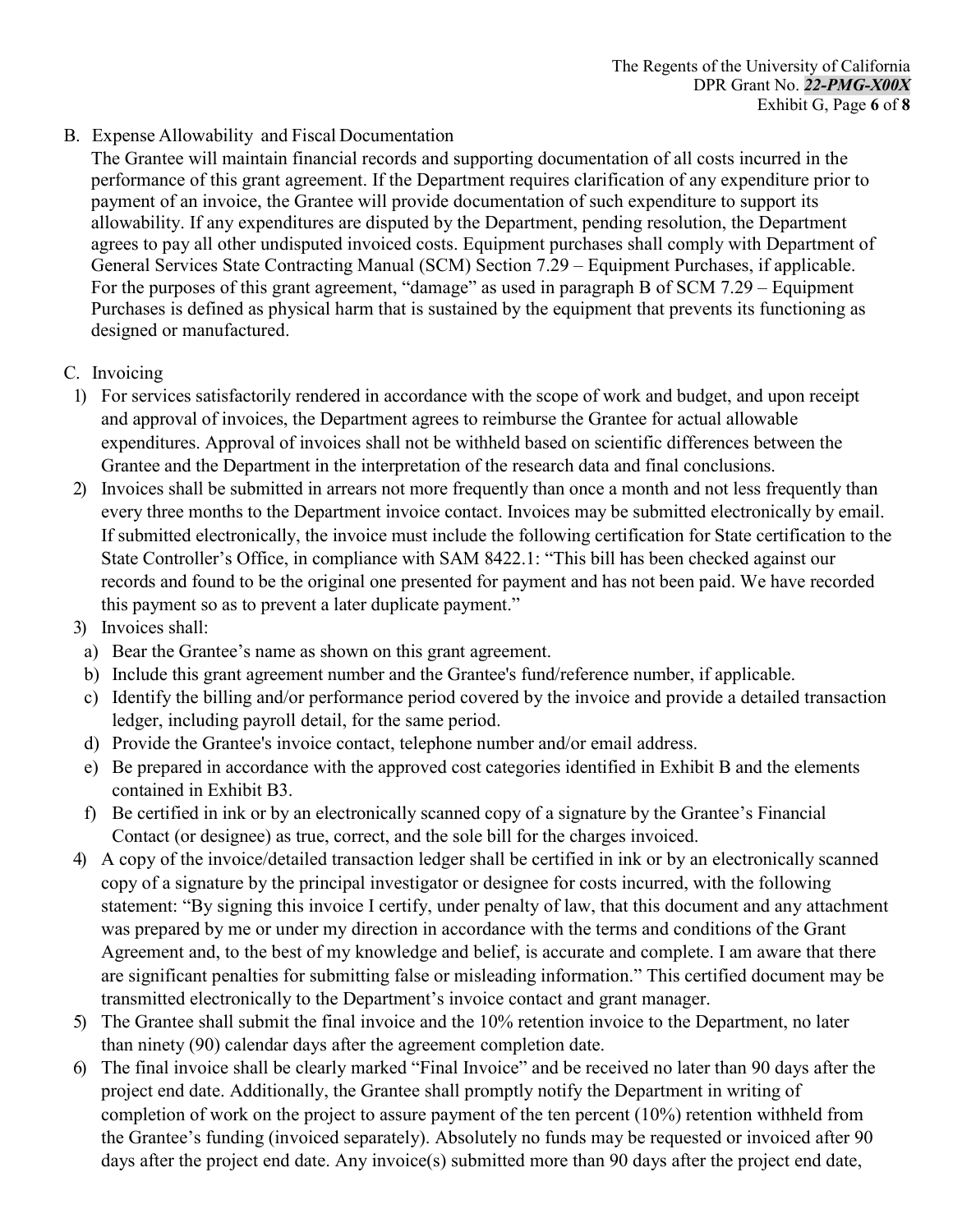will be considered null and void and have no legal effect.

### **Prior Approval Requirements**

The following changes require prior approval of the Department as an amendment to this grant agreement, whether or not the change has a budgetary impact:

- 1) Change in scope of work.
- 2) Change in Principal Investigator or Key Personnel.
- 3) Inclusion of restricted use data or copyrighted works in deliverables.
- 4) Travel not included in the approved budget.
- 5) Equipment not included in the approved budget.
- 6) Computer (or theft sensitive equipment) not included in the approved budget.
- 7) Substitution or addition of subcontractors, subawardees, or consultants.

### **Principal Investigator**

The principal investigator has the primary responsibility for financial management and control of project funds and is responsible for all aspects of project administration including:

- 1) Ensuring the scientific integrity and management of the project.
- 2) Ensuring the financial management of project funds.
- 3) Adherence to the Department's terms and conditions including reporting and record keeping requirements contained in this grant agreement.
- 4) Monitoring the performance and expenditures of consultants, subcontractors and subawardees prior to approving their invoice.

### **Reasonable Efforts**

The parties agree that the work described in the scope of work is to be conducted on a "reasonable efforts" basis. Additionally, principal investigators are obligated to conduct the project of the highest possible quality (for example, see UC Contracts and Grants Manual, Proposal Submission and Award Acceptance/Administration 2- 635, Revised September 2012).

### **Remedies**

Any rights and remedies of the Department provided for in this grant agreement are in addition to any other rights and remedies provided by law.

### **Right to Publish**

The disclaimer statements required by Exhibit C, Right to Publish clause, are required to be included in any publicly available document, publication, report, brochure, website, or electronic media prepared in whole or in part by this grant.

### **Rights in Data**

Reports specifically created for use by the Department under this Grant shall be the property of the Department. The Department has the right to use submitted information and data for all governmental purposes. The Grantee may disclose, disseminate, reproduce, and use in whole or in part, any final form data and information received, collected, and developed under this Agreement, subject to appropriate acknowledgement of credit to the Department for financial support.